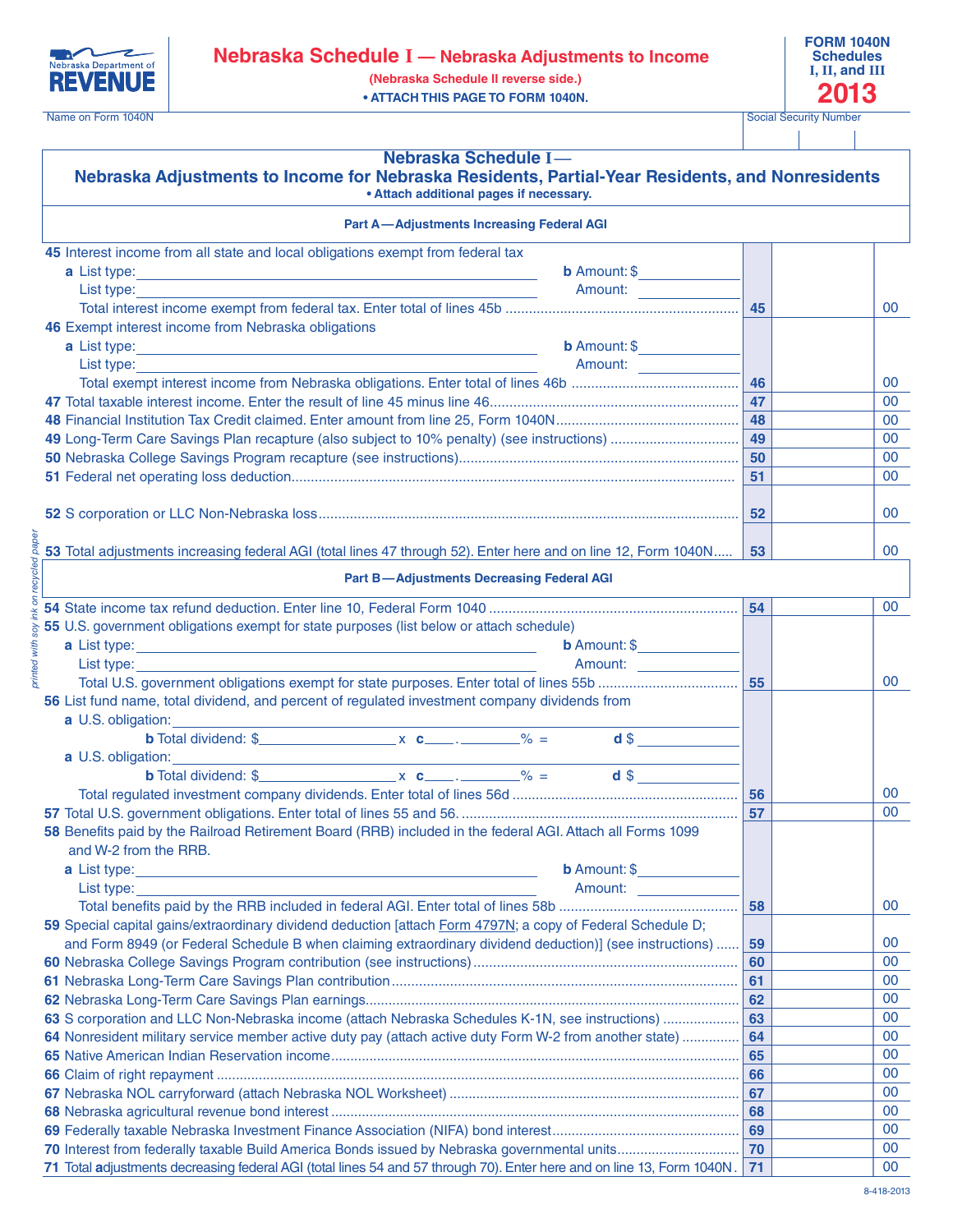

## **Nebraska Schedule II—**

## **Credit for Tax Paid to Another State for FULL-YEAR RESIDENTS ONLY**

| • Complete a separate Schedule II for each state.<br>• A complete copy of the return filed with another state must be attached. If the entire return is not attached, credit for tax paid to another state<br>will not be allowed. Name of state: |    |    |
|---------------------------------------------------------------------------------------------------------------------------------------------------------------------------------------------------------------------------------------------------|----|----|
|                                                                                                                                                                                                                                                   | 72 | 00 |
| 73 Adjusted gross income derived from another state (do not enter amount of taxable income from the                                                                                                                                               | 73 | 00 |
| <b>74 Calculated tax credit:</b>                                                                                                                                                                                                                  |    |    |
| Line 73<br>$\frac{8}{2}$ x Line 72<br>$=$<br>Line $5 +$ Line $12 -$ Line $13$                                                                                                                                                                     | 74 | 00 |
| 75 Tax due and paid to another state (do not enter amount withheld for the other state – use Conversion Chart                                                                                                                                     |    |    |
|                                                                                                                                                                                                                                                   | 75 | 00 |
| 76 Allowable tax credit (line 72, 74, or 75, whichever is least). Enter amount here and on line 20a, Form 1040N   76                                                                                                                              |    | 00 |